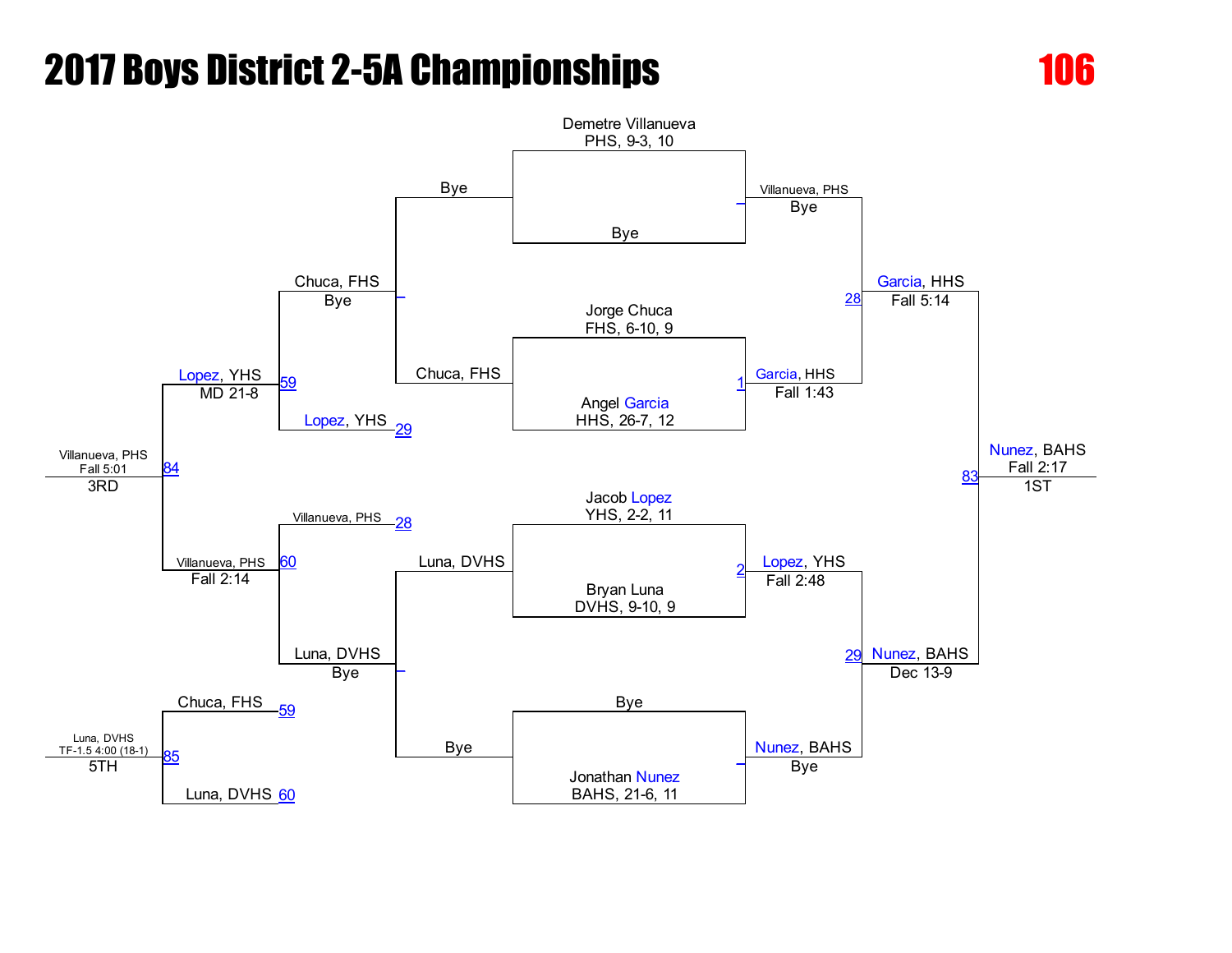

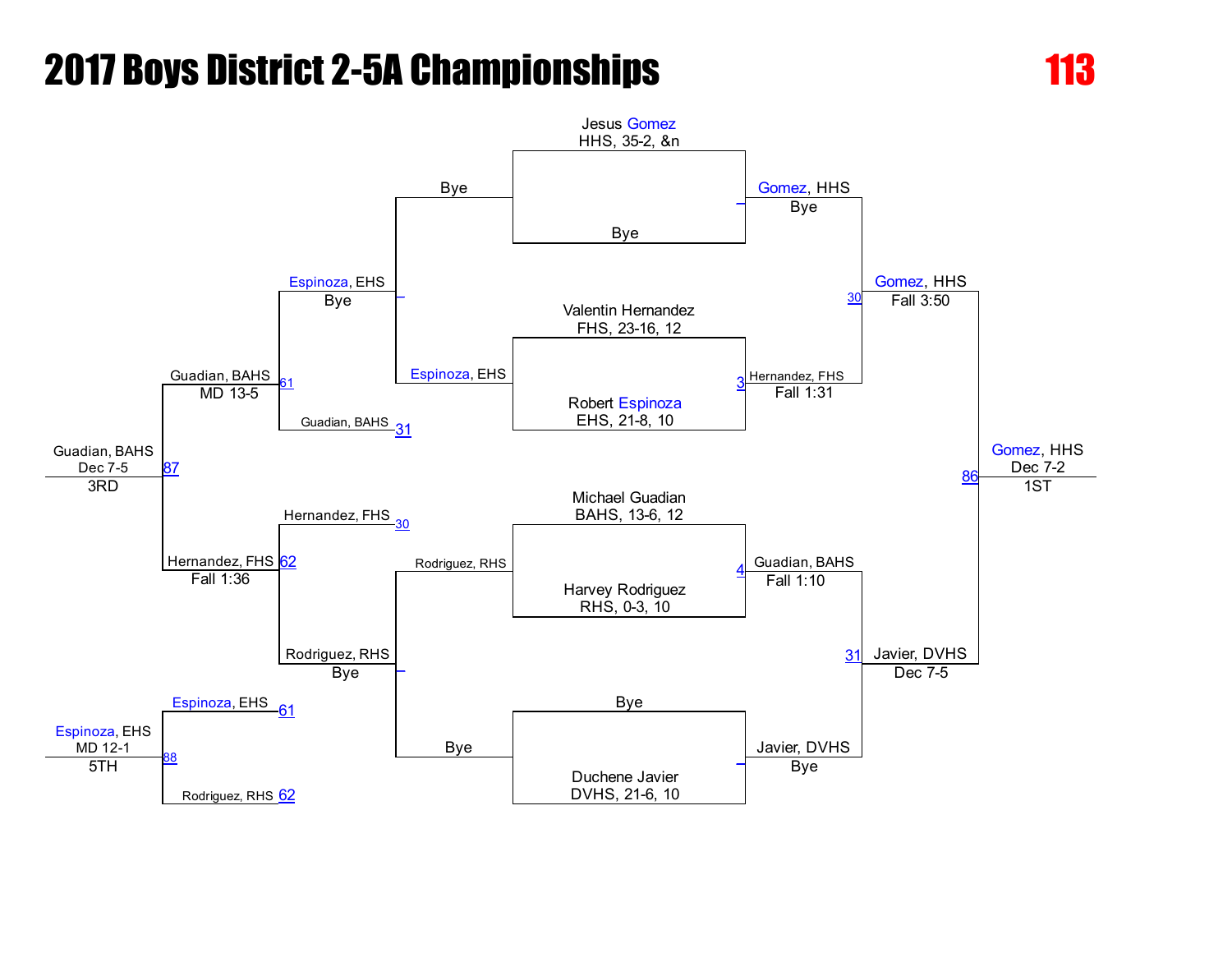

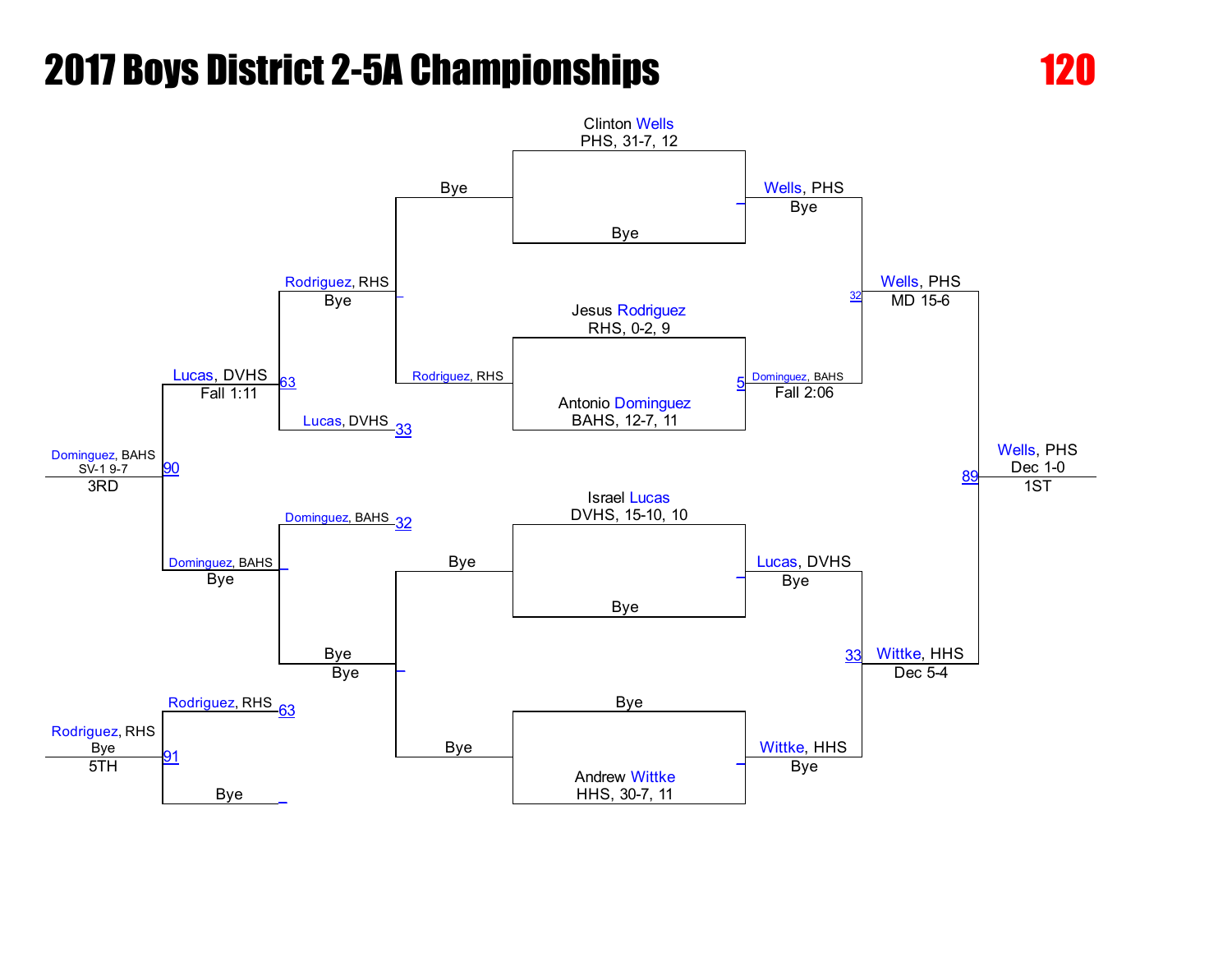

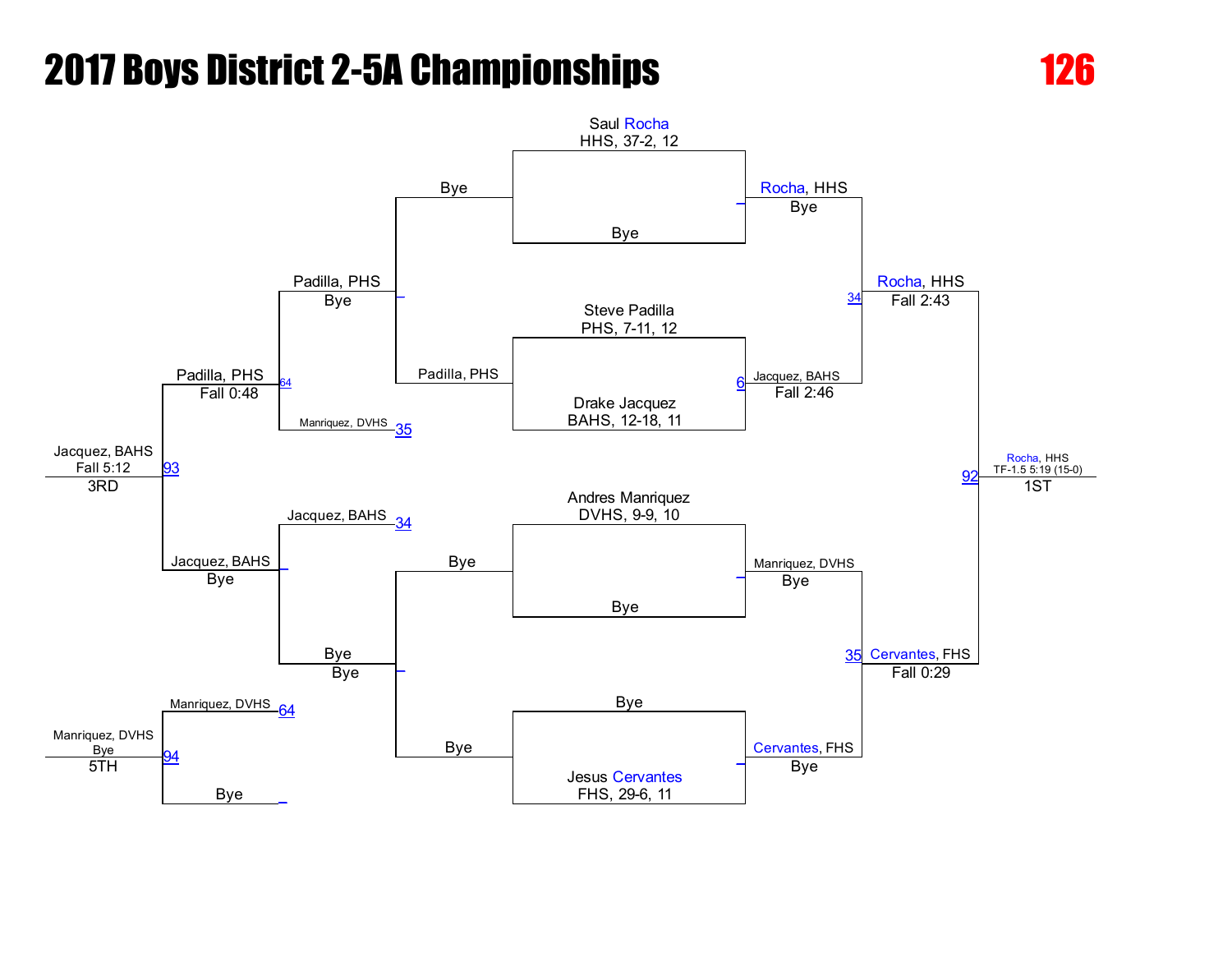

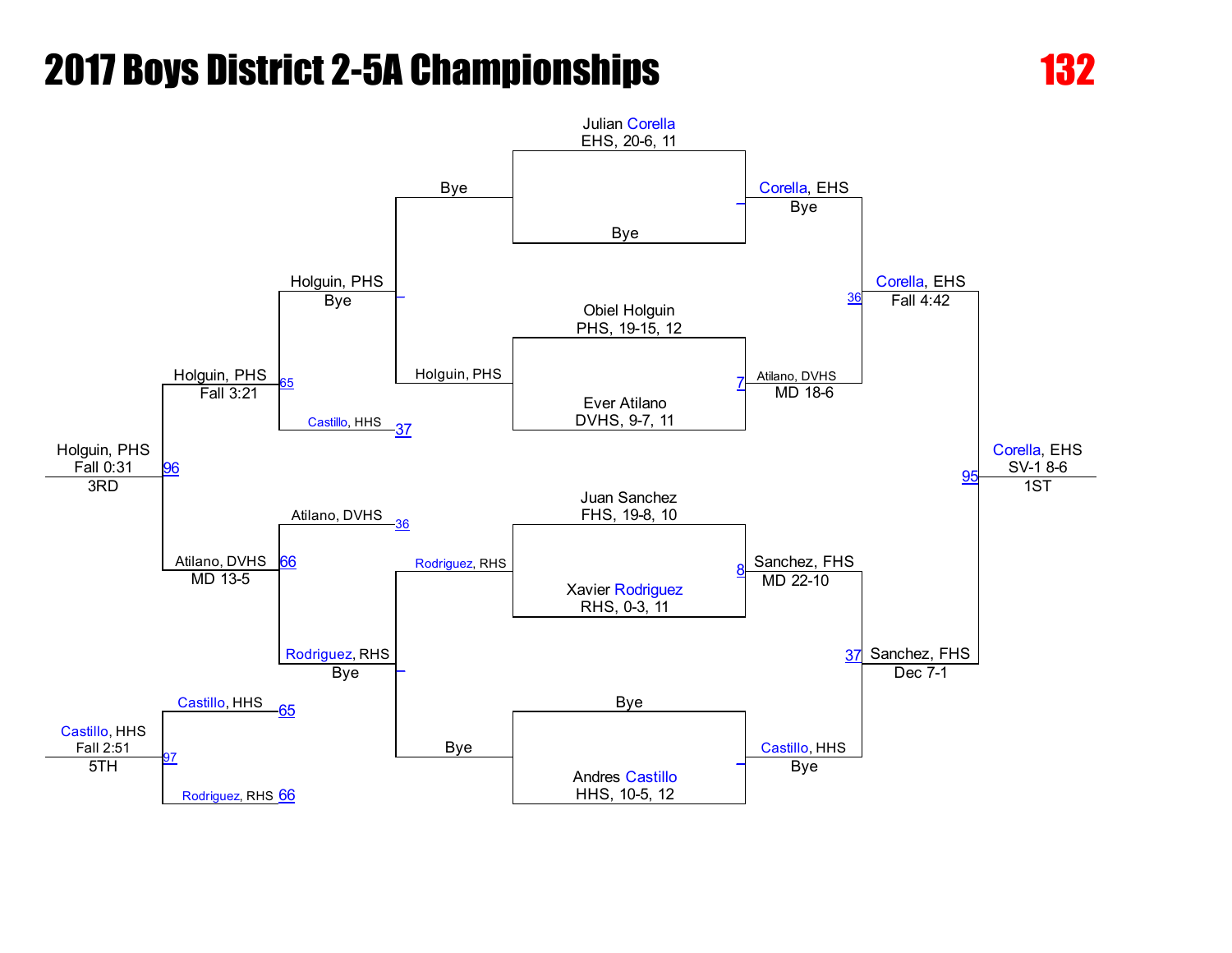

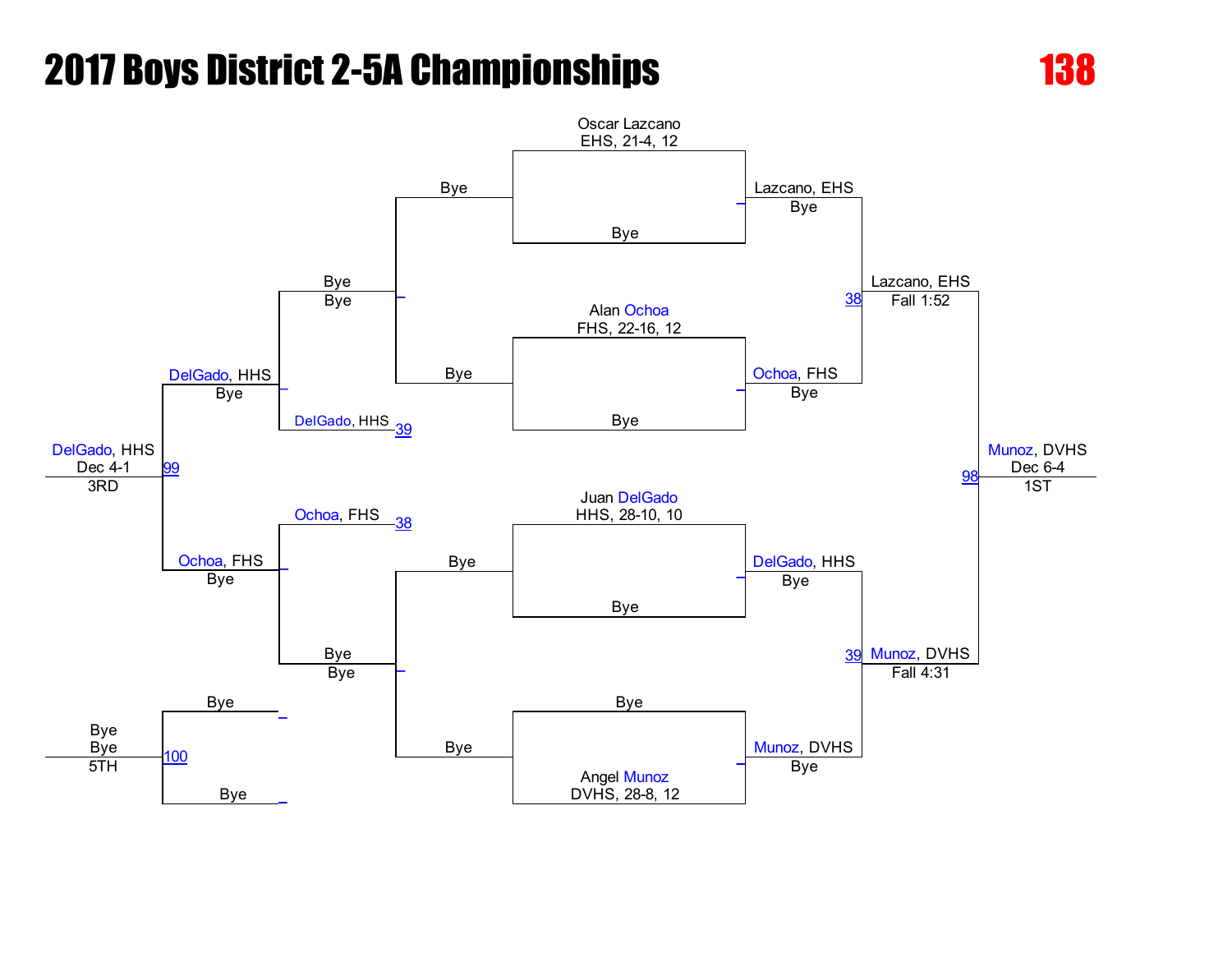

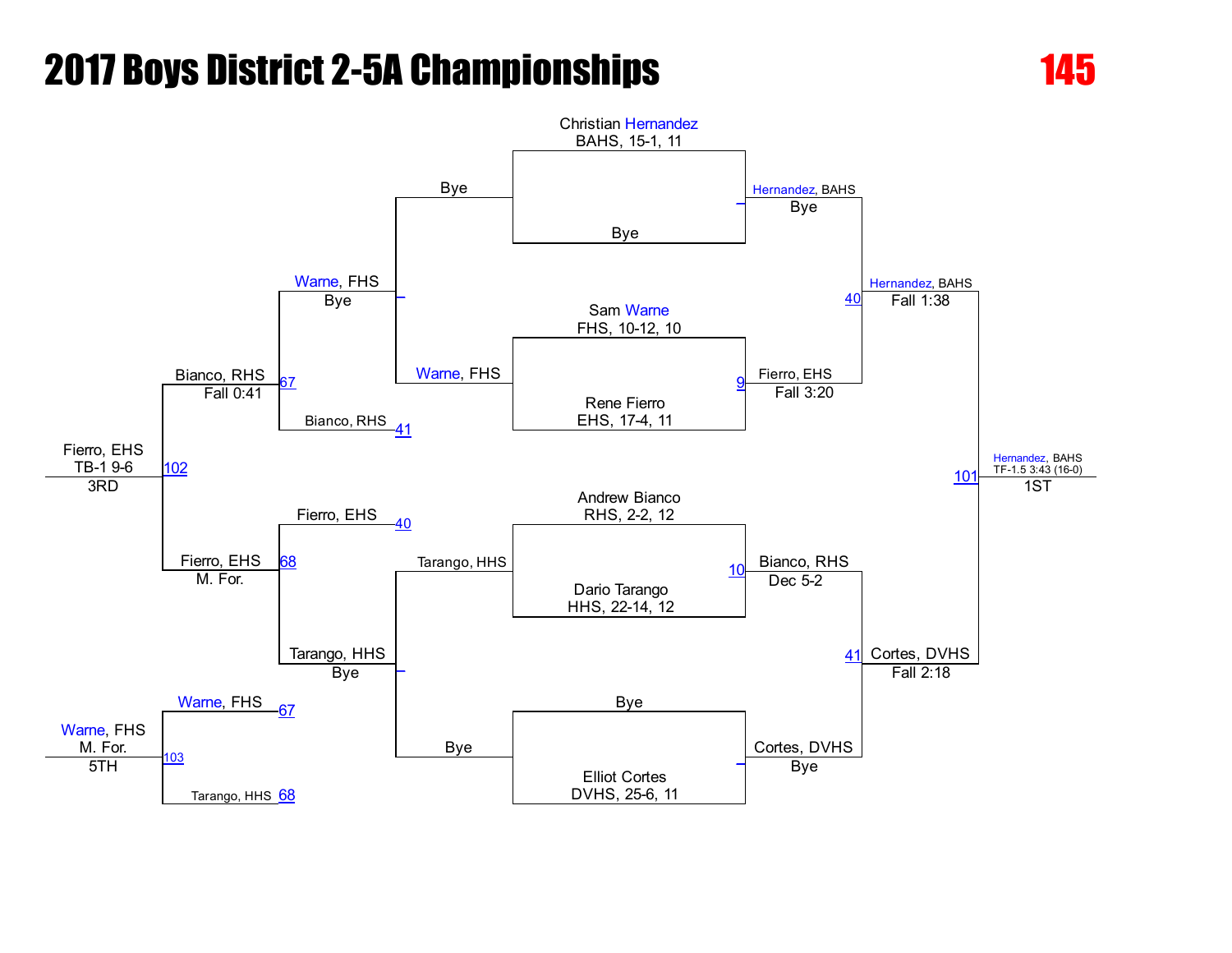

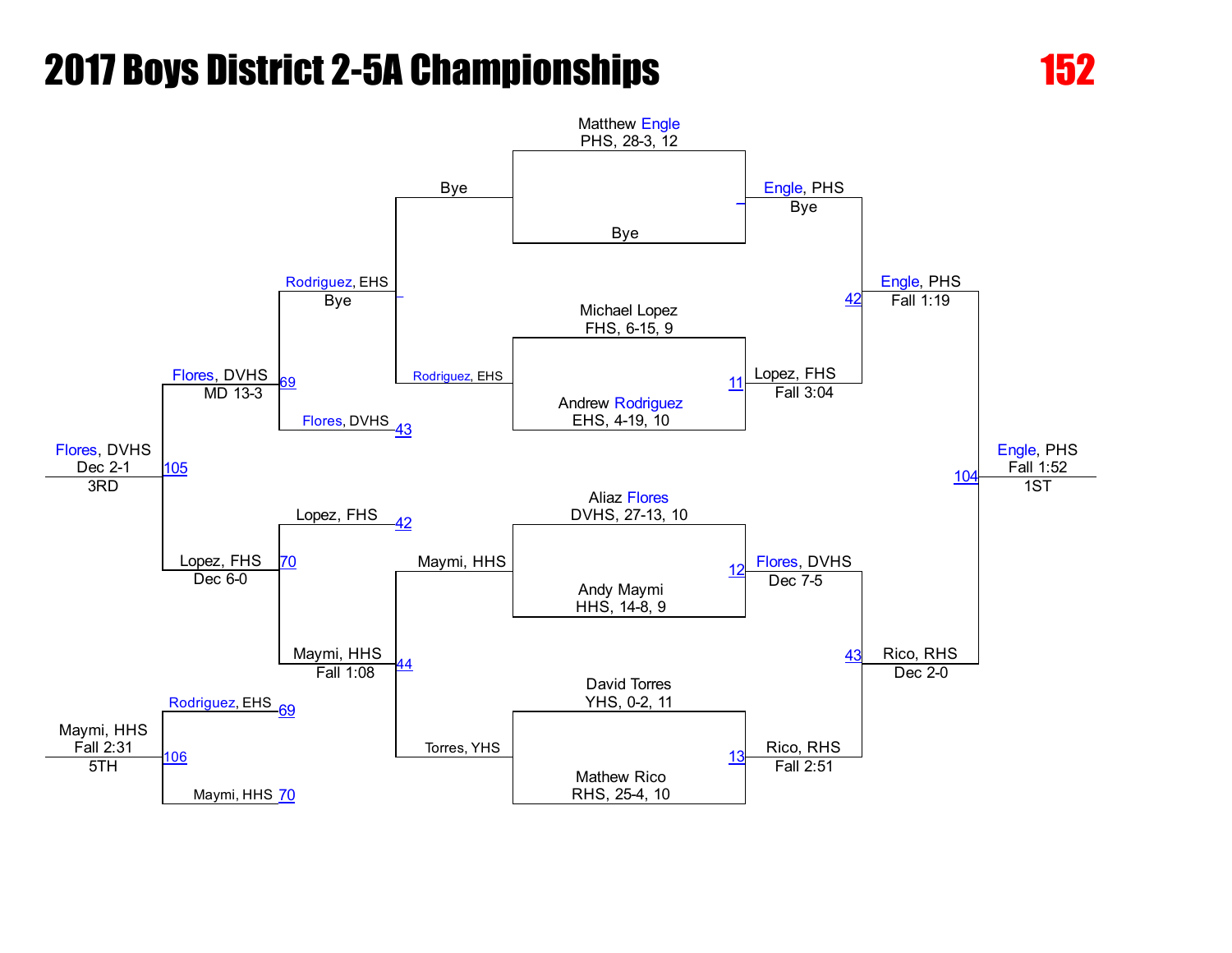

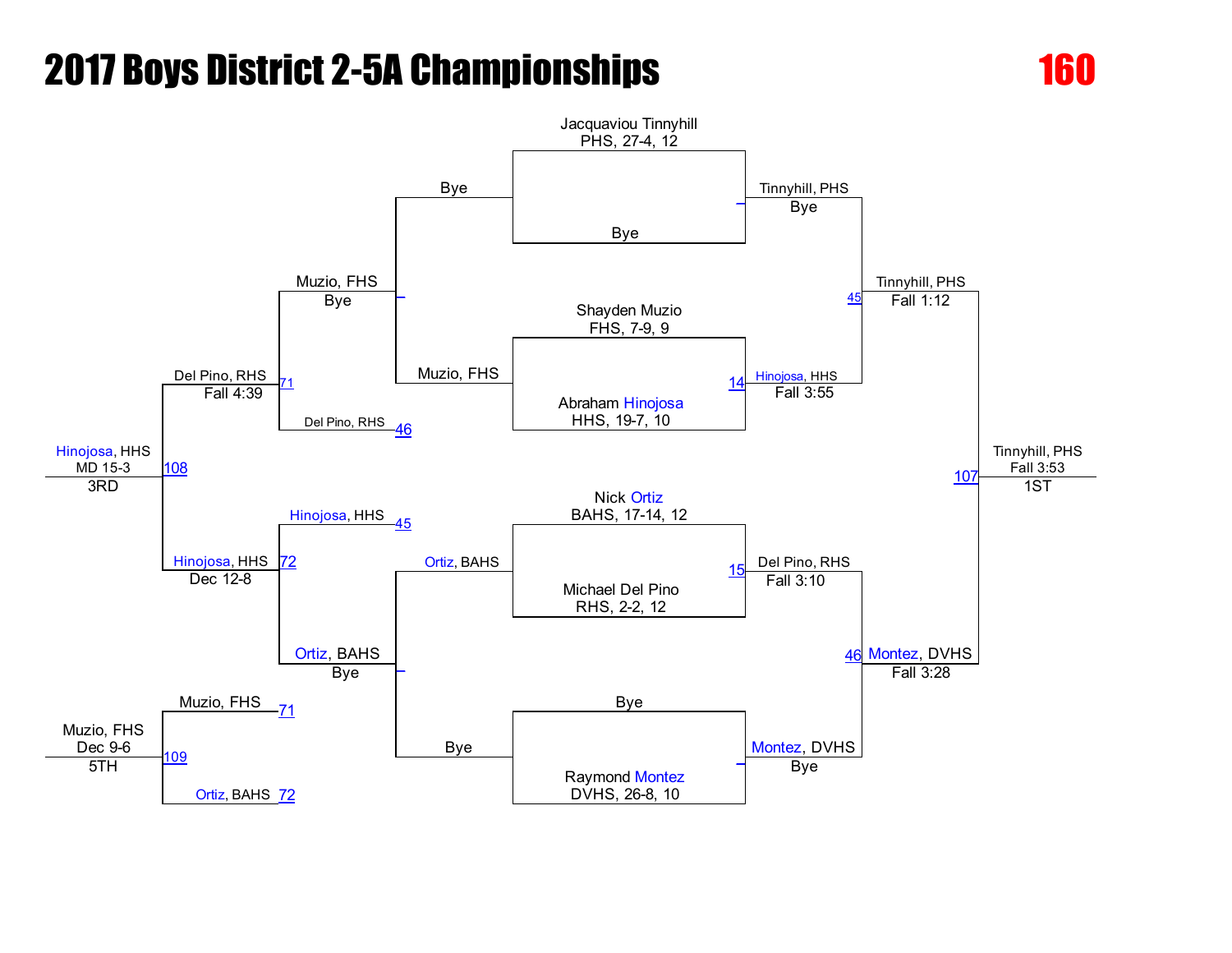



Eric Espino RHS, 15-1, 11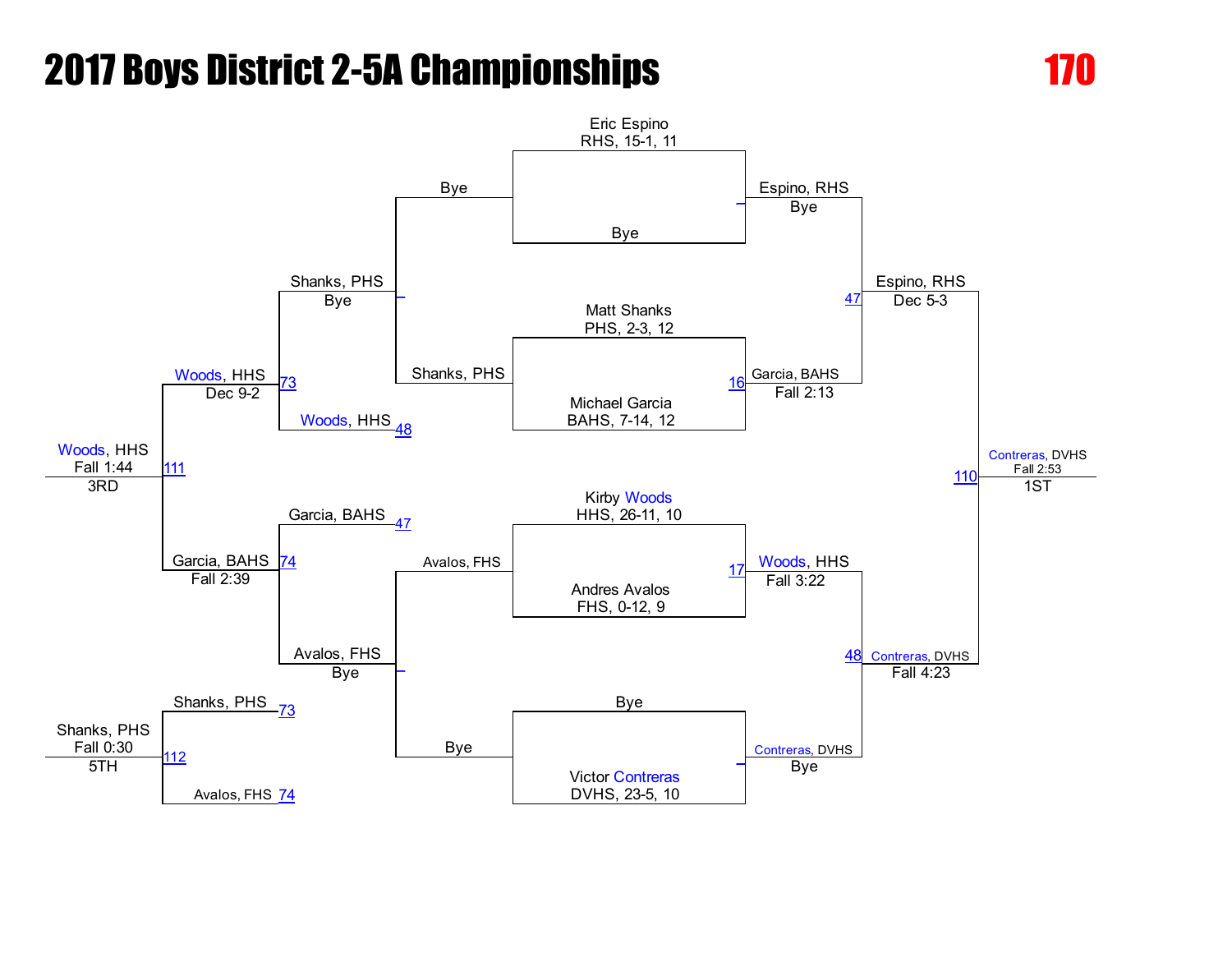

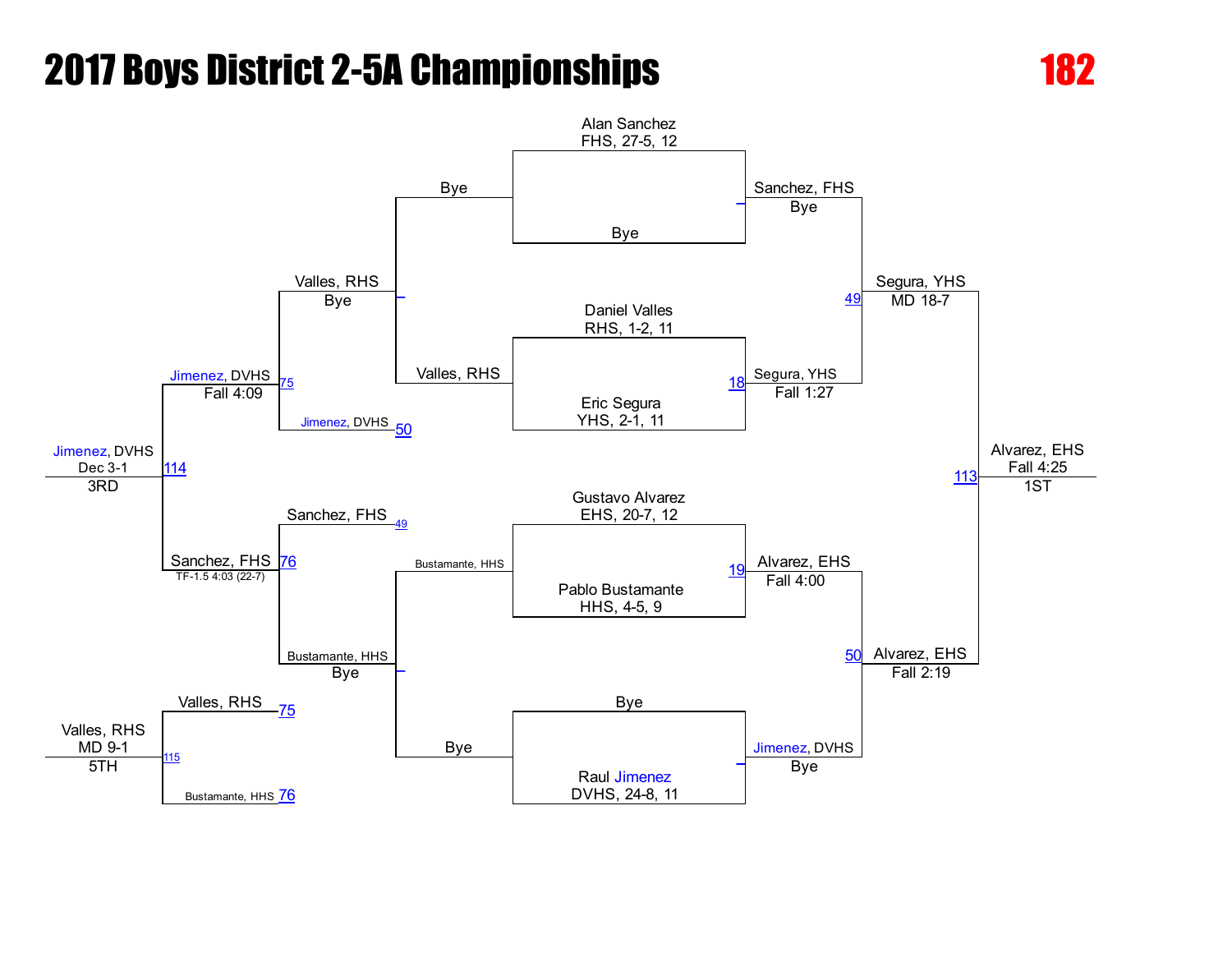

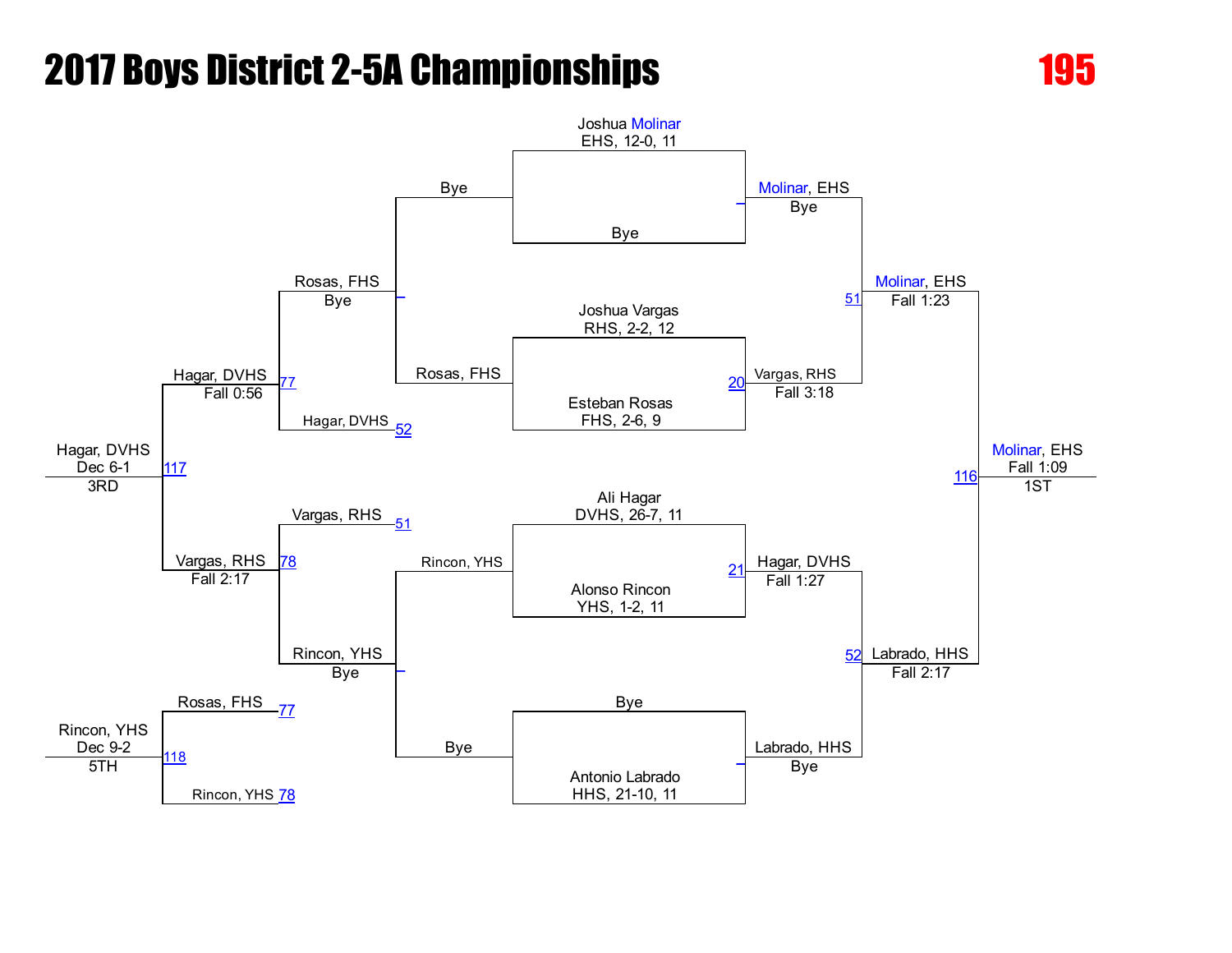